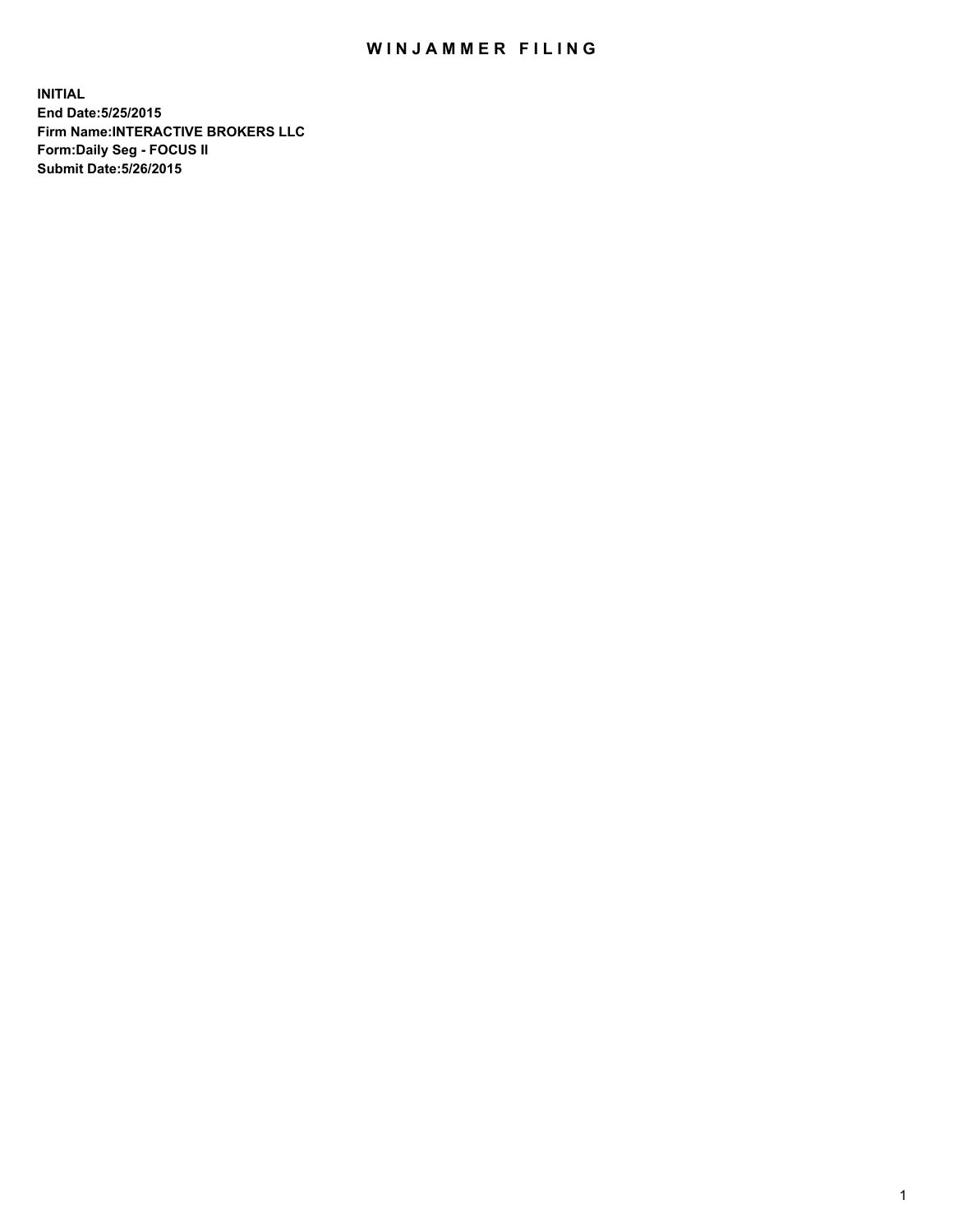## **INITIAL End Date:5/25/2015 Firm Name:INTERACTIVE BROKERS LLC Form:Daily Seg - FOCUS II Submit Date:5/26/2015 Daily Segregation - Cover Page**

| Name of Company<br><b>Contact Name</b><br><b>Contact Phone Number</b><br><b>Contact Email Address</b>    | <b>INTERACTIVE BROKERS LLC</b><br><b>Michael Ellman</b><br>203-422-8926<br>mellman@interactivebrokers.co<br>$m$ |  |
|----------------------------------------------------------------------------------------------------------|-----------------------------------------------------------------------------------------------------------------|--|
| FCM's Customer Segregated Funds Residual Interest Target (choose one):<br>a. Minimum dollar amount: ; or | $\overline{\mathbf{0}}$                                                                                         |  |
| b. Minimum percentage of customer segregated funds required:% ; or                                       | 0                                                                                                               |  |
| c. Dollar amount range between: and; or                                                                  | 155,000,000 245,000,000                                                                                         |  |
| d. Percentage range of customer segregated funds required between:% and%.                                | 0 <sub>0</sub>                                                                                                  |  |
| FCM's Customer Secured Amount Funds Residual Interest Target (choose one):                               |                                                                                                                 |  |
| a. Minimum dollar amount: ; or                                                                           | $\overline{\mathbf{0}}$                                                                                         |  |
| b. Minimum percentage of customer secured funds required:% ; or                                          | 0                                                                                                               |  |
| c. Dollar amount range between: and; or                                                                  | 80,000,000 120,000,000                                                                                          |  |
| d. Percentage range of customer secured funds required between:% and%.                                   | 0 <sub>0</sub>                                                                                                  |  |
| FCM's Cleared Swaps Customer Collateral Residual Interest Target (choose one):                           |                                                                                                                 |  |
| a. Minimum dollar amount: ; or                                                                           | $\overline{\mathbf{0}}$                                                                                         |  |
| b. Minimum percentage of cleared swaps customer collateral required:% ; or                               | $\overline{\mathbf{0}}$                                                                                         |  |
| c. Dollar amount range between: and; or                                                                  | 0 <sub>0</sub>                                                                                                  |  |
| d. Percentage range of cleared swaps customer collateral required between:% and%.                        | 0 <sub>0</sub>                                                                                                  |  |
| Current ANC:on                                                                                           | 2,416,380,987 25-MAY-2015                                                                                       |  |
| <b>Broker Dealer Minimum</b>                                                                             | 295,408,608                                                                                                     |  |
| Debit/Deficit - CustomersCurrent AmountGross Amount                                                      |                                                                                                                 |  |
| Domestic Debit/Deficit                                                                                   | 2,580,912                                                                                                       |  |
| Foreign Debit/Deficit                                                                                    | 5,263,4150                                                                                                      |  |
| Debit/Deficit - Non CustomersCurrent AmountGross Amount                                                  |                                                                                                                 |  |
| Domestic Debit/Deficit                                                                                   | 0 <sub>0</sub>                                                                                                  |  |
| Foreign Debit/Deficit<br>Proprietary Profit/Loss                                                         | 0 <sub>0</sub>                                                                                                  |  |
| Domestic Profit/Loss                                                                                     |                                                                                                                 |  |
| Foreign Profit/Loss                                                                                      | $\overline{\mathbf{0}}$<br>$\underline{\mathbf{0}}$                                                             |  |
| Proprietary Open Trade Equity                                                                            |                                                                                                                 |  |
| Domestic OTE                                                                                             | <u>0</u>                                                                                                        |  |
| Foreign OTE                                                                                              | <u>0</u>                                                                                                        |  |
| <b>SPAN</b>                                                                                              |                                                                                                                 |  |
| <b>Customer SPAN Calculation</b>                                                                         | 1,348,178,514                                                                                                   |  |
| Non-Customer SPAN Calcualation                                                                           | 21,962,696                                                                                                      |  |
| Proprietary Capital Charges                                                                              | <u>0</u>                                                                                                        |  |
| Minimum Dollar Amount Requirement                                                                        | 20,000,000 [7465]                                                                                               |  |
| Other NFA Dollar Amount Requirement                                                                      | 21,773,084 [7475]                                                                                               |  |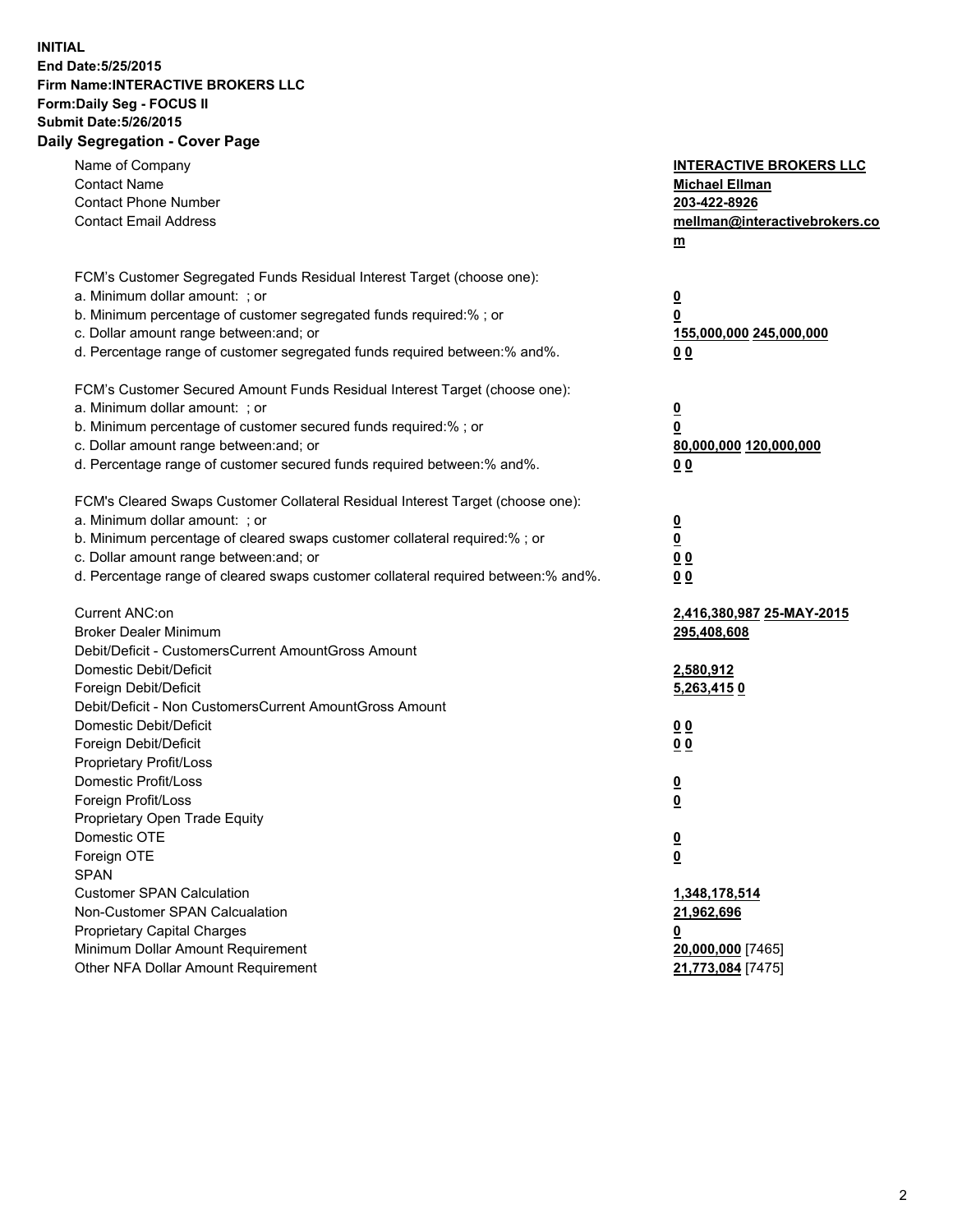## **INITIAL End Date:5/25/2015 Firm Name:INTERACTIVE BROKERS LLC Form:Daily Seg - FOCUS II Submit Date:5/26/2015 Daily Segregation - Secured Amounts**

| 0 [7352] 5,263,415 [7354]                      |
|------------------------------------------------|
|                                                |
|                                                |
|                                                |
|                                                |
|                                                |
|                                                |
|                                                |
|                                                |
|                                                |
|                                                |
| 0 [7560] 478,842,247 [7570]                    |
|                                                |
|                                                |
|                                                |
|                                                |
|                                                |
|                                                |
|                                                |
|                                                |
|                                                |
|                                                |
|                                                |
|                                                |
|                                                |
|                                                |
|                                                |
|                                                |
|                                                |
| <mark>-60,710</mark> [7735] 260,087,224 [7740] |
|                                                |
|                                                |
|                                                |
|                                                |
|                                                |
|                                                |
|                                                |
|                                                |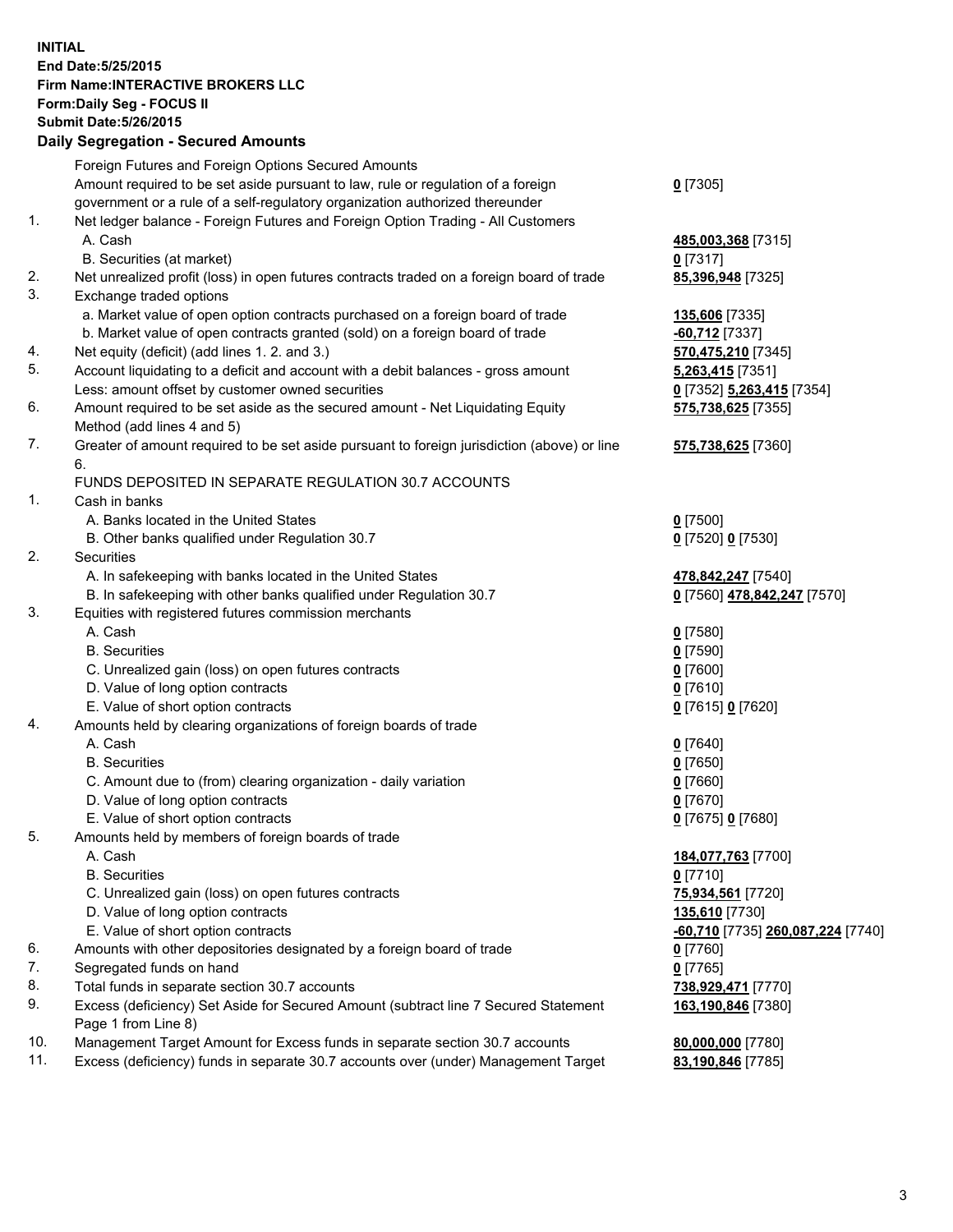**INITIAL End Date:5/25/2015 Firm Name:INTERACTIVE BROKERS LLC Form:Daily Seg - FOCUS II Submit Date:5/26/2015 Daily Segregation - Segregation Statement** SEGREGATION REQUIREMENTS(Section 4d(2) of the CEAct) 1. Net ledger balance A. Cash **2,715,004,117** [7010] B. Securities (at market) **0** [7020] 2. Net unrealized profit (loss) in open futures contracts traded on a contract market **-55,025,544** [7030] 3. Exchange traded options A. Add market value of open option contracts purchased on a contract market **103,585,388** [7032] B. Deduct market value of open option contracts granted (sold) on a contract market **-167,109,031** [7033] 4. Net equity (deficit) (add lines 1, 2 and 3) **2,596,454,930** [7040] 5. Accounts liquidating to a deficit and accounts with debit balances - gross amount **2,580,912** [7045] Less: amount offset by customer securities **0** [7047] **2,580,912** [7050] 6. Amount required to be segregated (add lines 4 and 5) **2,599,035,842** [7060] FUNDS IN SEGREGATED ACCOUNTS 7. Deposited in segregated funds bank accounts A. Cash **411,757,495** [7070] B. Securities representing investments of customers' funds (at market) **1,414,396,877** [7080] C. Securities held for particular customers or option customers in lieu of cash (at market) **0** [7090] 8. Margins on deposit with derivatives clearing organizations of contract markets A. Cash **13,919,210** [7100] B. Securities representing investments of customers' funds (at market) **115,458,492** [7110] C. Securities held for particular customers or option customers in lieu of cash (at market) **0** [7120] 9. Net settlement from (to) derivatives clearing organizations of contract markets **500,742** [7130] 10. Exchange traded options A. Value of open long option contracts **2,935,659** [7132] B. Value of open short option contracts **-8,119,819** [7133] 11. Net equities with other FCMs A. Net liquidating equity **-25,061,716** [7140] B. Securities representing investments of customers' funds (at market) **883,223,440** [7160] C. Securities held for particular customers or option customers in lieu of cash (at market) **0** [7170] 12. Segregated funds on hand **0** [7150] 13. Total amount in segregation (add lines 7 through 12) **2,809,010,380** [7180] 14. Excess (deficiency) funds in segregation (subtract line 6 from line 13) **209,974,538** [7190] 15. Management Target Amount for Excess funds in segregation **155,000,000** [7194]

16. Excess (deficiency) funds in segregation over (under) Management Target Amount Excess

**54,974,538** [7198]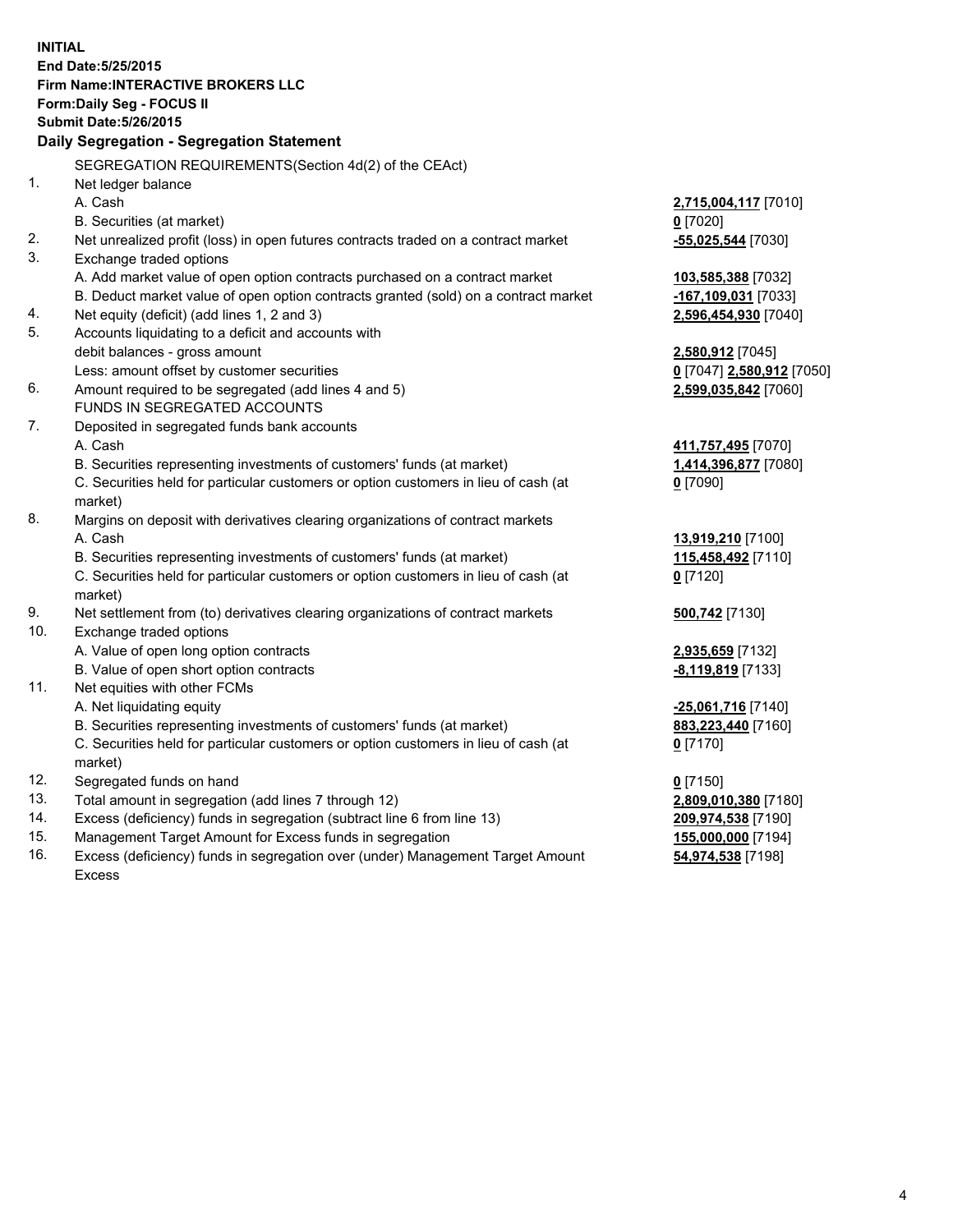## **INITIAL End Date:5/25/2015 Firm Name:INTERACTIVE BROKERS LLC Form:Daily Seg - FOCUS II Submit Date:5/26/2015 Daily Segregation - Supplemental**

| $\blacksquare$           | Total gross margin deficiencies - Segregated Funds Origin                                                                        | 5,904,029 [9100] |
|--------------------------|----------------------------------------------------------------------------------------------------------------------------------|------------------|
| $\blacksquare$           | Total gross margin deficiencies - Secured Funds Origin                                                                           | 28,854 [9101]    |
| $\blacksquare$           | Total gross margin deficiencies - Cleared Swaps Customer Collateral Funds Origin                                                 | $0$ [9102]       |
| $\blacksquare$           | Total gross margin deficiencies - Noncustomer and Proprietary Accounts Origin                                                    | $0$ [9103]       |
| $\blacksquare$           | Total number of accounts contributing to total gross margin deficiencies - Segregated<br>Funds Origin                            | 55 [9104]        |
| $\blacksquare$           | Total number of accounts contributing to total gross margin deficiencies - Secured<br>Funds Origin                               | $1$ [9105]       |
| $\blacksquare$           | Total number of accounts contributing to the total gross margin deficiencies - Cleared<br>Swaps Customer Collateral Funds Origin | $0$ [9106]       |
| $\overline{\phantom{a}}$ | Total number of accounts contributing to the total gross margin deficiencies -<br>Noncustomer and Proprietary Accounts Origin    | $0$ [9107]       |
|                          | Upload a copy of the firm's daily margin report the FCM uses to issue margin calls<br>which corresponds with the reporting date. |                  |

05.25.2015 Commodity Margin Deficiency Report.xls